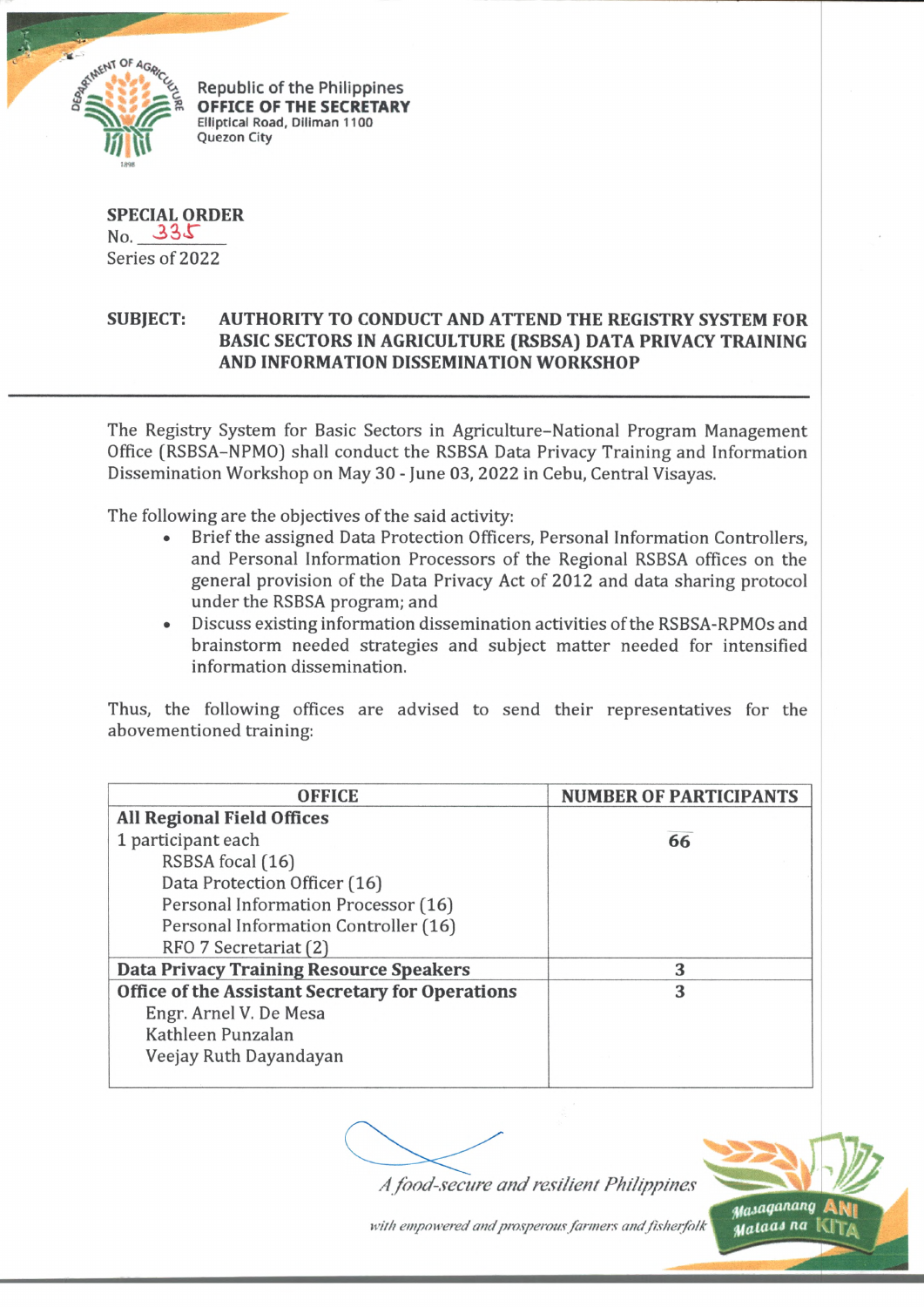

**Republic of the Philippines OFFICE OF THE SECRETARY Elliptical Road, Diliman 1100 Quezon City**

| <b>Field Operations Service</b>                         | 1                       |
|---------------------------------------------------------|-------------------------|
| Bernadette F. San Juan                                  |                         |
| <b>Field Programs Operational Planning Division</b>     | $\overline{\mathbf{4}}$ |
| Lorna A. Villegas                                       |                         |
| Lorna Belinda L. Calda                                  |                         |
| Krizelle Cariño                                         |                         |
| Pia Francesca Paguiligan                                |                         |
| <b>Information and Communication Technology Service</b> | 8                       |
| Dennis Franco M. Layug                                  |                         |
| <b>ICTS OD-staff</b>                                    |                         |
| Juliet Manguerra                                        |                         |
| Wilfred Mogado                                          |                         |
| Xerxees Remorozo                                        |                         |
| Joy Mogado                                              |                         |
| Darlene Abainza                                         |                         |
| <b>Legal Service</b>                                    | $\mathbf{1}$            |
| Atty. Maria Gemma Oquendo                               |                         |
| <b>RSBSA-National Program Management Office</b>         | 9                       |
| <b>Operations</b>                                       |                         |
| Naomi Ann P. Rufino                                     |                         |
| Jesselle May N. Silada                                  |                         |
| Lawrence B. Casiroman                                   |                         |
| Rey Mark G. Carbungco                                   |                         |
| Mary Anne M. Lee                                        |                         |
| <b>ICTS</b>                                             |                         |
| DMD-staff                                               |                         |
| Al John Acal                                            |                         |
| Paolo Laure                                             |                         |
| <b>Legal Service</b>                                    |                         |
| Marife Novilla                                          |                         |
| <b>TOTAL</b>                                            | 93                      |

The allocated participants per office should be strictly followed; otherwise, the concerned office should shoulder the board and lodging of excess participants. Traveling expenses of participants shall be charged to the funds of their respective offices.

*A food-secu re and resilien t Philippines*



with empowered and prosperous farmers and fisherfolk